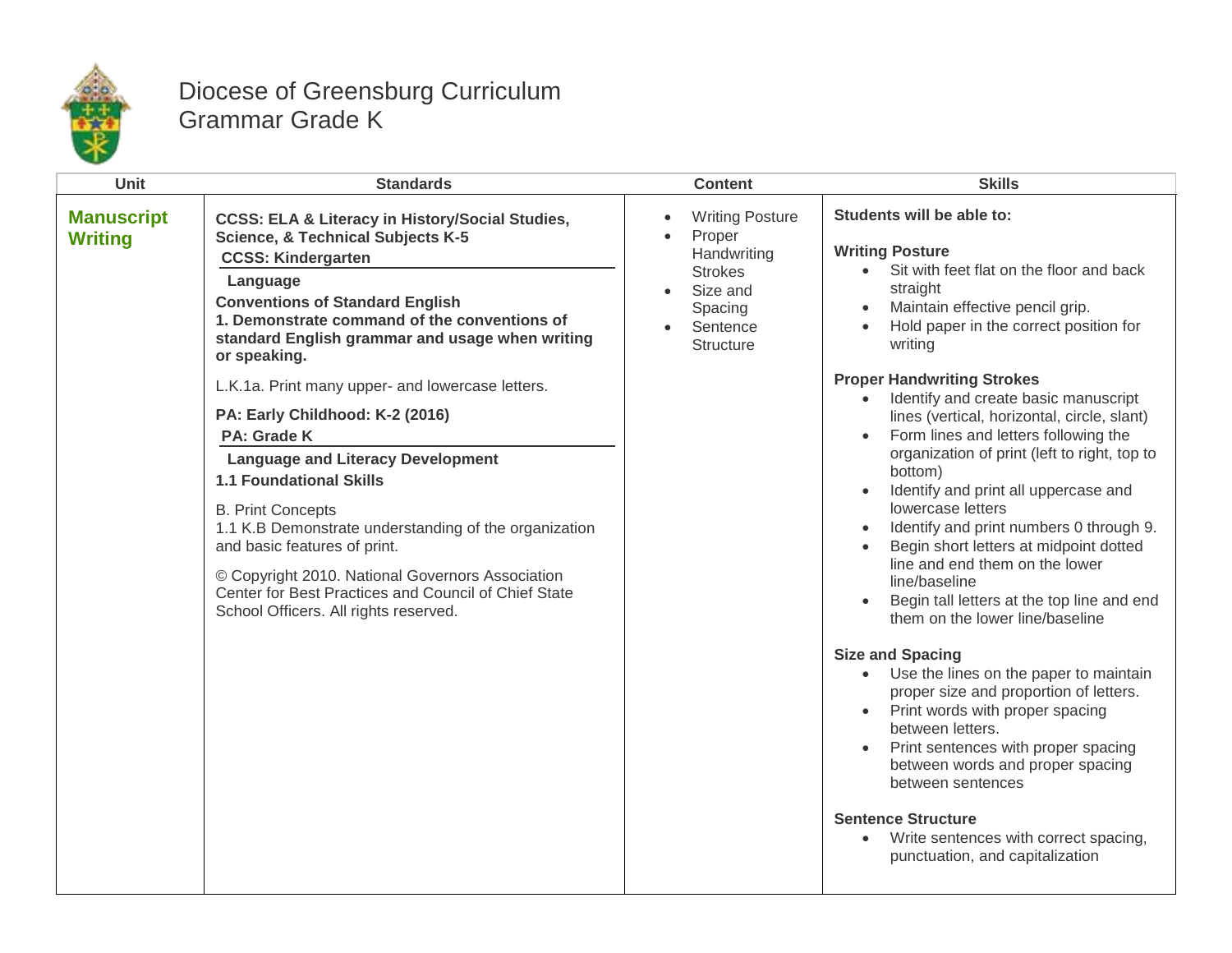| <b>Unit</b>                         | <b>Standards</b>                                                                                                                                                                                                                                                                                                                                                                                                               | <b>Content</b>                                        | <b>Skills</b>                                                                                                                                                                                                                                                                                        |
|-------------------------------------|--------------------------------------------------------------------------------------------------------------------------------------------------------------------------------------------------------------------------------------------------------------------------------------------------------------------------------------------------------------------------------------------------------------------------------|-------------------------------------------------------|------------------------------------------------------------------------------------------------------------------------------------------------------------------------------------------------------------------------------------------------------------------------------------------------------|
| <b>Sentence</b><br><b>Structure</b> | <b>CCSS: ELA &amp; Literacy in History/Social Studies,</b><br><b>Science, &amp; Technical Subjects K-5</b><br><b>CCSS: Kindergarten</b><br>Language<br><b>Conventions of Standard English</b><br>1. Demonstrate command of the conventions of<br>standard English grammar and usage when writing<br>or speaking.<br>L.K.1d. Understand and use question words<br>(interrogatives) (e.g., who, what, where, when, why,<br>how). | Sentence<br><b>Structure</b><br><b>Story Sequence</b> | The students will be able to:<br><b>Sentence Structure</b><br>Write a sentence using spaces,<br>$\bullet$<br>punctuation and capitalization<br>Use invented spelling & spell words<br>phonetically<br><b>Story Sequence</b><br>Identify, draw, or write a story with a<br>beginning, middle, and end |
|                                     | L.K.1f. Produce and expand complete sentences in<br>shared language activities.<br>2. Demonstrate command of the conventions of<br>standard English capitalization, punctuation, and<br>spelling when writing.<br>L.K.2. Demonstrate command of the conventions of<br>standard English capitalization, punctuation, and spelling<br>when writing.<br>L.K.2a. Capitalize the first word in a sentence and the                   |                                                       |                                                                                                                                                                                                                                                                                                      |
|                                     | pronoun I.<br>L.K.2b. Recognize and name end punctuation.<br>© Copyright 2010. National Governors Association<br>Center for Best Practices and Council of Chief State<br>School Officers. All rights reserved.                                                                                                                                                                                                                 |                                                       |                                                                                                                                                                                                                                                                                                      |
| <b>Nouns</b>                        | <b>CCSS: ELA &amp; Literacy in History/Social Studies,</b><br><b>Science, &amp; Technical Subjects K-5</b><br><b>CCSS: Kindergarten</b><br>Language<br><b>Conventions of Standard English</b><br>1. Demonstrate command of the conventions of                                                                                                                                                                                  | Parts of Speech<br>Parts of a<br>Sentence             | The student will be able to:<br><b>Parts of Speech</b><br>Identify and use nouns to name<br>$\bullet$<br>persons, places, animals, or things                                                                                                                                                         |